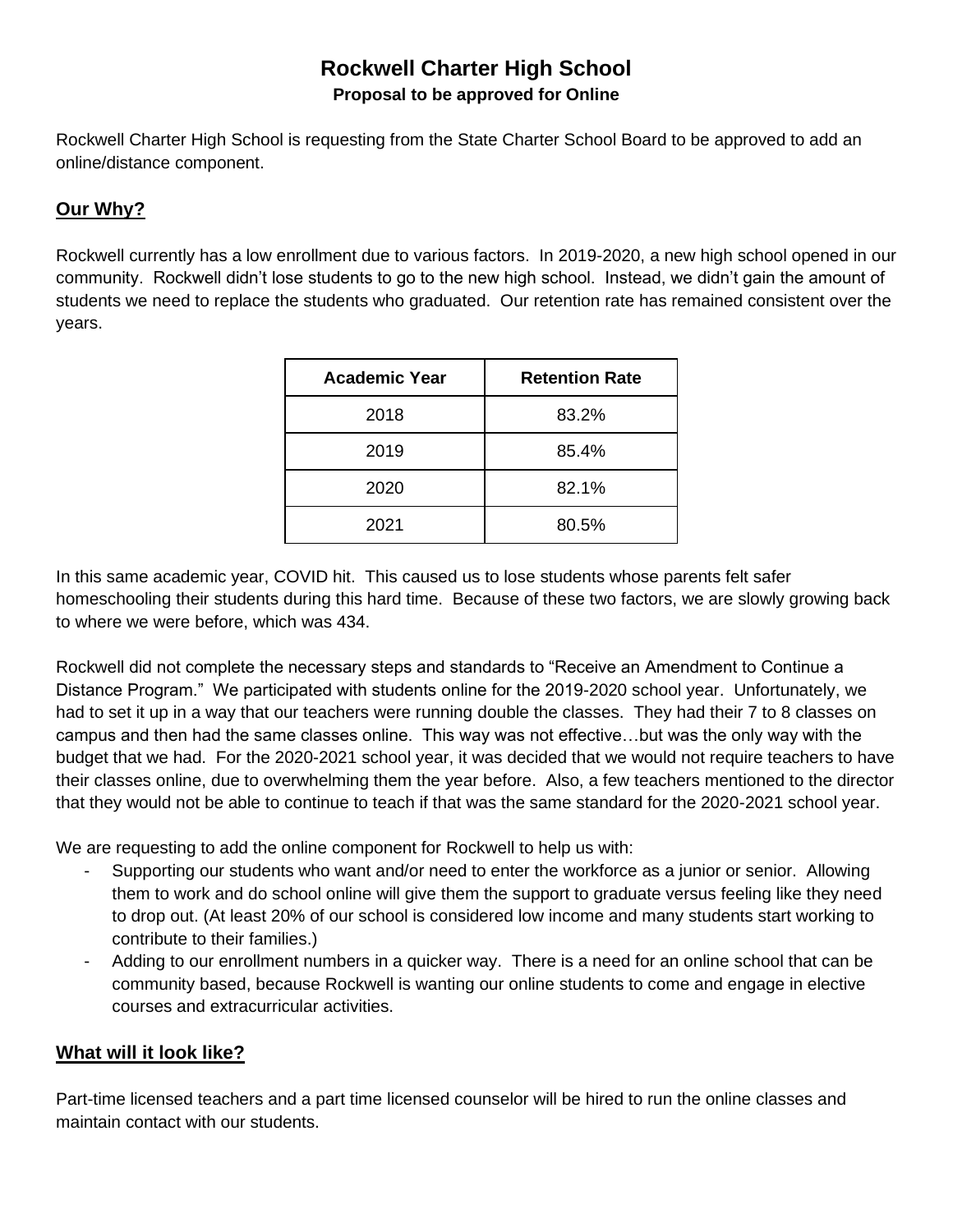Students will have the options to the amount of classes they take online. They can focus 100% online to splitting time online and attending in person.

Our MLS will be CANVAS. CANVAS has already been used with our on-site teachers at Rockwell for more than 3 years.

Each student will be able to:

- (1) Accelerate Credit Accrual
	- (a) Each course will allow students to take a Pre-test covering the content for each unit. If a student tests above 80%, this will unlock the end of the unit test for students to take. If they pass the end of the unit test with 80% or higher, then they have completed the unit and will be able to move onto the next unit. If they score less than 80%, they will be required to complete the unit.
- (2) Participate in courses that
	- (a) Require daily discussions on discussion threads
	- (b) Instruct through pre-recorded video (ranging 20 to 30 min)
	- (c) Demonstrate knowledge through activities and/or assignments
- (3) Show Mastery
	- (a) If a student is not able to show mastery of the content due to lack of engagement (less than 3 to 4 days of logging on and participating) or low grades, an intervention will be in place.
		- (i) Intervention:
			- 1) Teacher will reach out to the student in question to set up a tutoring time.
			- 2) In person or Zoom personal tutoring with teacher
- (4) Actively see their growth in English and Math through iXL.
	- (a) Students will participate in quarterly diagnostic tests in Math and English to determine growth and support weaknesses

## **Timeline for Rockwell's courses**

- Many of Rockwell's courses have been developed over the last two years and just need refinement to move to an online specific course.
- By August 1, 2022
	- All Semester 1 High School Core classes ready to enroll students for the August 16, 2022 start of school
		- English (9th to 12th grade)
		- History (Geography, World Civ, US History, US Gov)
		- Math (Secondary Math 1, 2, & 3)
		- Science (Earth Science, Biology, and 2 semester elective classes)
	- Mentoring: A Rockwell specific class that lets us focus on SEL, life skills, study skills, and more. It provides the students with a teacher who gets to know them differently than when they are in their subject teacher. The online mentor teacher would be meeting with the student weekly face to face (in person or Zoom).
- By Oct 2022
	- All Semester 2 High School core classes ready
- By August 1, 2023
	- Other classes to have online
		- Financial Literacy
		- Computer Science
		- PE courses